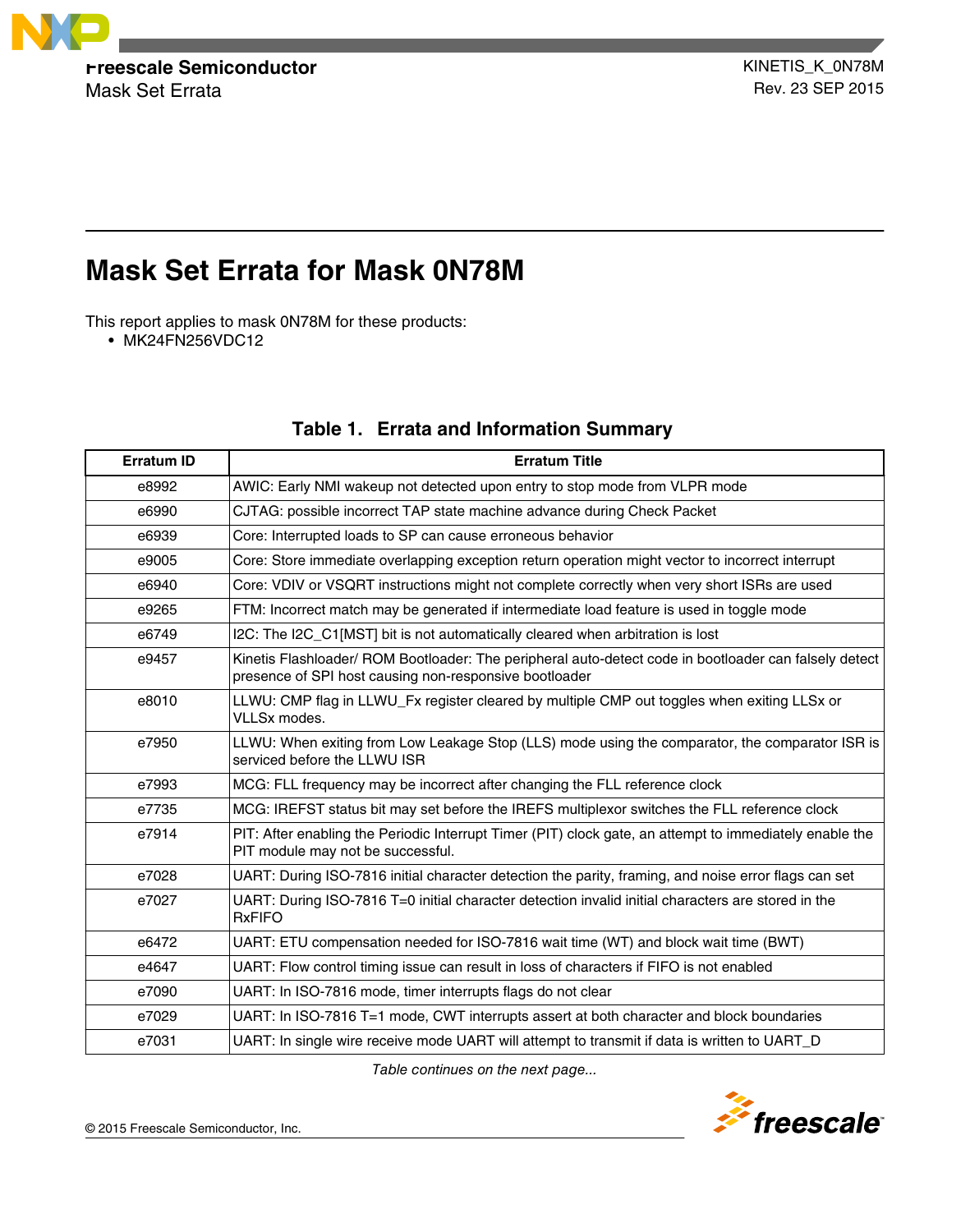

| Erratum ID | <b>Erratum Title</b>                                                                                                                                   |
|------------|--------------------------------------------------------------------------------------------------------------------------------------------------------|
| e5704      | UART: TC bit in UARTx_S1 register is set before the last character is sent out in ISO7816 T=0 mode                                                     |
| e7091      | UART: UART_S1[NF] and UART_S1[PE] can set erroneously while UART_S1[FE] is set                                                                         |
| e7092      | UART: UART_S1[TC] is not cleared by queuing a preamble or break character                                                                              |
| e8807      | USB: In Host mode, transmission errors may occur when communicating with a Low Speed (LS)<br>device through a USB hub                                  |
| e7919      | USBOTG: In certain situations, software updates to the Start of Frame Threshold Register<br>(USBx_SOFTHLD) may lead to an End of Frame error condition |
| e8101      | USBOTG: USB host signal crossover voltage higher than specification at low temperature                                                                 |

## **Table 1. Errata and Information Summary (continued)**

|  | <b>Table 2. Revision History</b> |  |
|--|----------------------------------|--|
|--|----------------------------------|--|

| <b>Revision</b> | <b>Changes</b>                                                                                                  |
|-----------------|-----------------------------------------------------------------------------------------------------------------|
| 08 AUG 2014     | Initial revision                                                                                                |
| 23 SEP 2015     | The following errata were added.<br>$\cdot$ e9457<br>$\cdot$ e9005<br>$\cdot$ e9265<br>$\cdot$ e8992<br>• 68807 |

## **e8992: AWIC: Early NMI wakeup not detected upon entry to stop mode from VLPR mode**

**Description:** Upon entry into VLPS from VLPR, if NMI is asserted before the VLPS entry completes, then the NMI does not generate a wakeup to the MCU. However, the NMI interrupt will occur after the MCU wakes up by another wake-up event.

**Workaround:** There are two workarounds:

1) First transition from VLPR mode to RUN mode, and then enter into VLPS mode from RUN mode.

2) Assert NMI signal for longer than 16 bus clock cycles.

## **e6990: CJTAG: possible incorrect TAP state machine advance during Check Packet**

**Description:** While processing a Check Packet, the IEEE 1149.7 module (CJTAG) internally gates the TCK clock to the CJTAG Test Access Port (TAP) controller in order to hold the TAP controller in the Run-Test-Idle state until the Check Packet completes. A glitch on the internally gated TCK could occur during the transition from the Preamble element to the first Body element of Check Packet processing that would cause the CJTAG TAP controller to change states instead of remaining held in Run-Test-Idle

#### **Mask Set Errata for Mask 0N78M, Rev. 23 SEP 2015**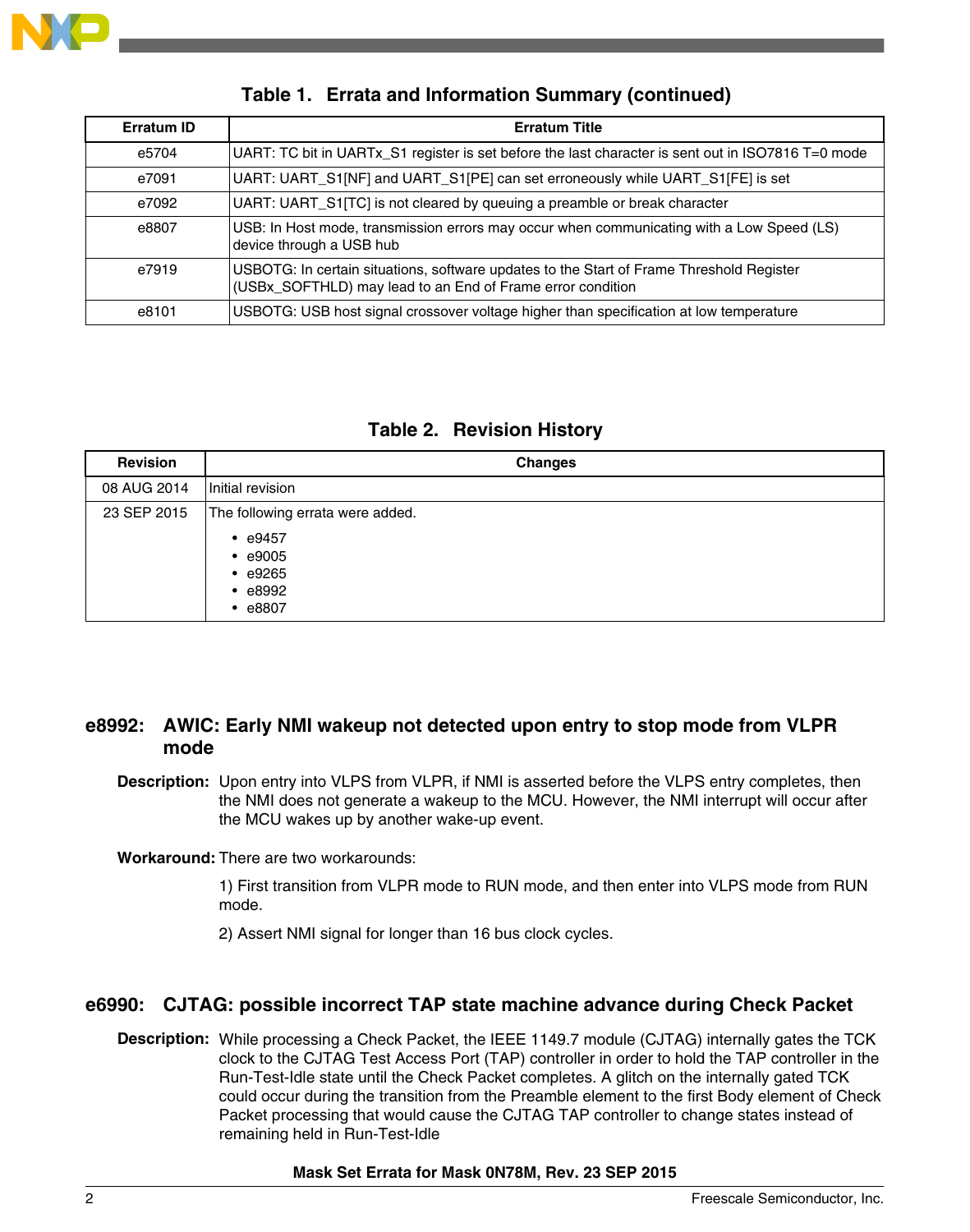

If the CJTAG TAP controller changes states during the Check Packet due to the clock glitch, the CJTAG will lose synchronization with the external tool, preventing further communication.

**Workaround:** To prevent the possible loss of JTAG synchronization, when processing a Check Packet, provide a logic 0 value on the TMS pin during the Preamble element to avoid a possible glitch on the internally gated TCK clock.

#### **e6939: Core: Interrupted loads to SP can cause erroneous behavior**

**Description:** ARM Errata 752770: Interrupted loads to SP can cause erroneous behavior

This issue is more prevalent for user code written to manipulate the stack. Most compilers will not be affected by this, but please confirm this with your compiler vendor. MQX™ and FreeRTOS™ are not affected by this issue.

Affects: Cortex-M4, Cortex-M4F

Fault Type: Programmer Category B

Fault Status: Present in: r0p0, r0p1 Open.

If an interrupt occurs during the data-phase of a single word load to the stack-pointer (SP/ R13), erroneous behavior can occur. In all cases, returning from the interrupt will result in the load instruction being executed an additional time. For all instructions performing an update to the base register, the base register will be erroneously updated on each execution, resulting in the stack-pointer being loaded from an incorrect memory location.

The affected instructions that can result in the load transaction being repeated are:

- 1) LDR SP,[Rn],#imm
- 2) LDR SP,[Rn,#imm]!
- 3) LDR SP,[Rn,#imm]
- 4) LDR SP,[Rn]
- 5) LDR SP,[Rn,Rm]

The affected instructions that can result in the stack-pointer being loaded from an incorrect memory address are:

- 1) LDR SP,[Rn],#imm
- 2) LDR SP,[Rn,#imm]!

Conditions:

- 1) An LDR is executed, with SP/R13 as the destination.
- 2) The address for the LDR is successfully issued to the memory system.

3) An interrupt is taken before the data has been returned and written to the stack-pointer.

Implications:

Unless the load is being performed to Device or Strongly-Ordered memory, there should be no implications from the repetition of the load. In the unlikely event that the load is being performed to Device or Strongly-Ordered memory, the repeated read can result in the final stack-pointer value being different than had only a single load been performed.

Interruption of the two write-back forms of the instruction can result in both the base register value and final stack-pointer value being incorrect. This can result in apparent stack corruption and subsequent unintended modification of memory.

#### **Mask Set Errata for Mask 0N78M, Rev. 23 SEP 2015**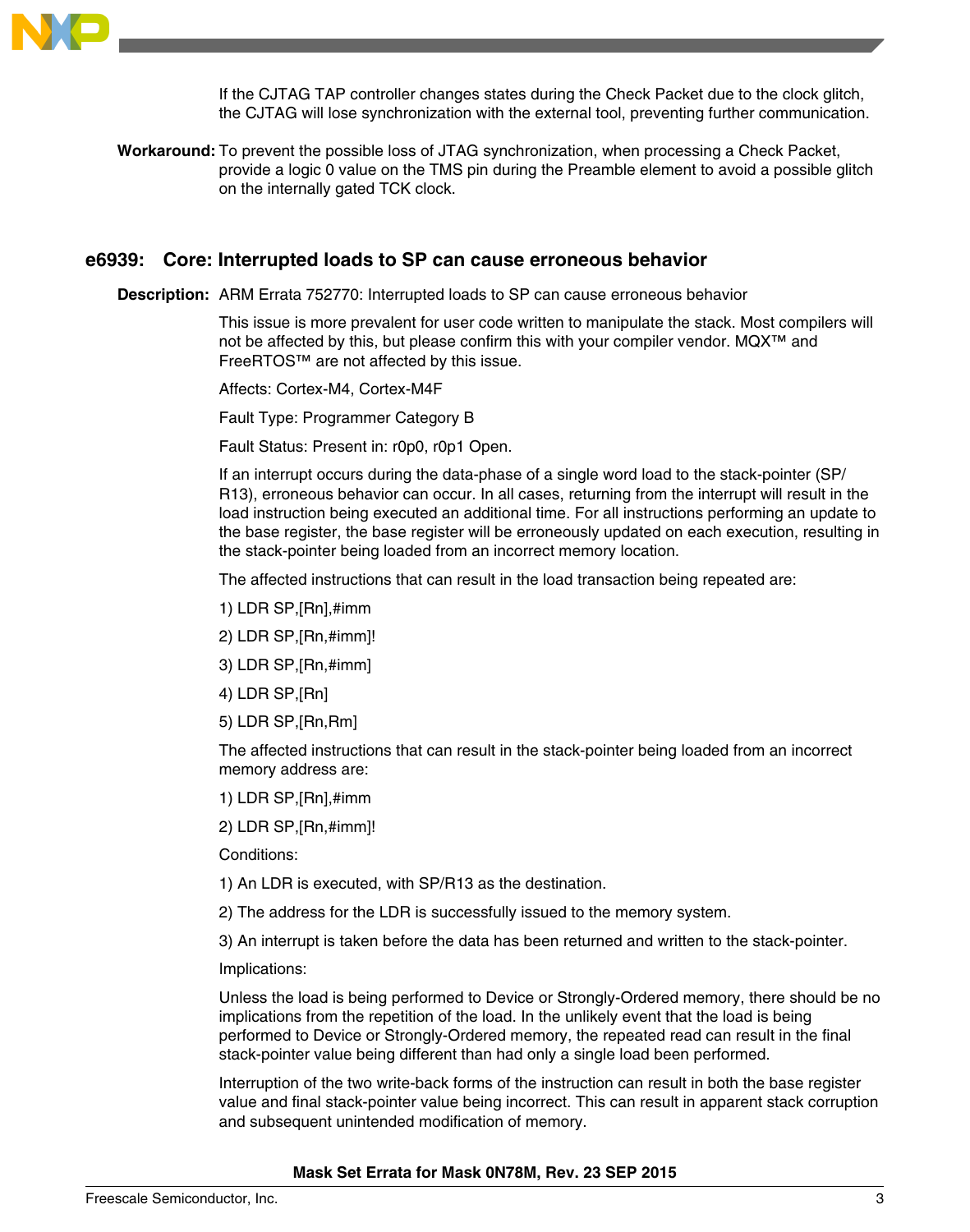

**Workaround:** Most compilers are not affected by this, so a workaround is not required.

However, for hand-written assembly code to manipulate the stack, both issues may be worked around by replacing the direct load to the stack-pointer, with an intermediate load to a generalpurpose register followed by a move to the stack-pointer.

If repeated reads are acceptable, then the base-update issue may be worked around by performing the stack pointer load without the base increment followed by a subsequent ADD or SUB instruction to perform the appropriate update to the base register.

## **e9005: Core: Store immediate overlapping exception return operation might vector to incorrect interrupt**

**Description:** ARM Errata 838869: Store immediate overlapping exception return operation might vector to incorrect interrupt

Affects: Cortex-M4, Cortex-M4F

Fault Type: Programmer Category B Rare

Fault Status: Present in: r0p0, r0p1 Open.

The Cortex-M4 includes a write buffer that permits execution to continue while a store is waiting on the bus. Under specific timing conditions, during an exception return while this buffer is still in use by a store instruction, a late change in selection of the next interrupt to be taken might result in there being a mismatch between the interrupt acknowledged by the interrupt controller and the vector fetched by the processor.

Configurations Affected

This erratum only affects systems where writeable memory locations can exhibit more than one wait state.

**Workaround:** For software not using the memory protection unit, this erratum can be worked around by setting DISDEFWBUF in the Auxiliary Control Register.

> In all other cases, the erratum can be avoided by ensuring a DSB occurs between the store and the BX instruction. For exception handlers written in C, this can be achieved by inserting the appropriate set of intrinsics or inline assembly just before the end of the interrupt function, for example:

```
ARMCC:
```

```
...
 schedule_barrier();
 asm{DSB};
  __schedule_barrier();
}
GCC:
...
__asm volatile ("dsb 0xf" ::: "memory");
}
```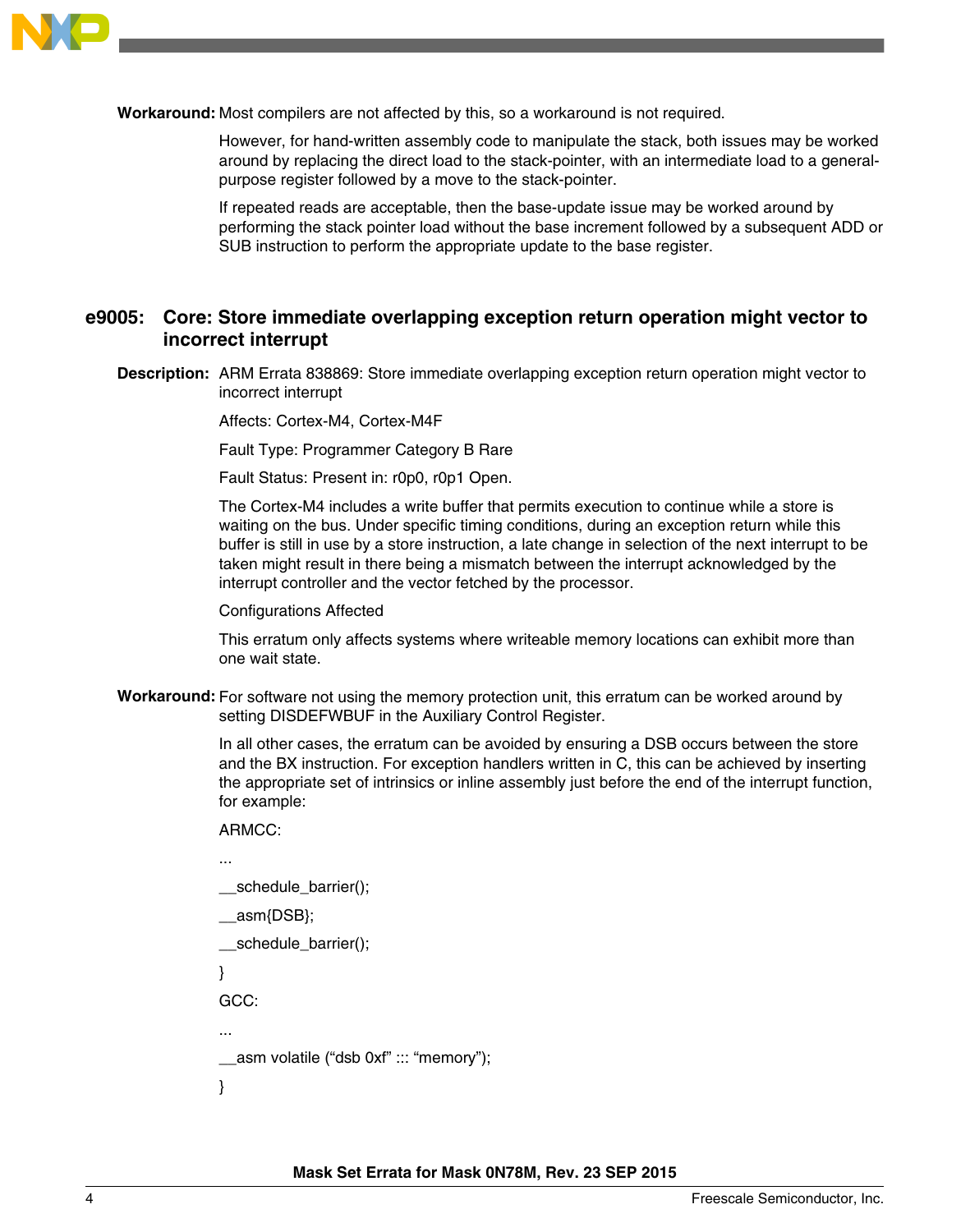

## **e6940: Core: VDIV or VSQRT instructions might not complete correctly when very short ISRs are used**

**Description:** ARM Errata 709718: VDIV or VSQRT instructions might not complete correctly when very short ISRs are used

Affects: Cortex-M4F

Fault Type: Programmer Category B

Fault Status: Present in: r0p0, r0p1 Open.

On Cortex-M4 with FPU, the VDIV and VSQRT instructions take 14 cycles to execute. When an interrupt is taken a VDIV or VSQRT instruction is not terminated, and completes its execution while the interrupt stacking occurs. If lazy context save of floating point state is enabled then the automatic stacking of the floating point context does not occur until a floating point instruction is executed inside the interrupt service routine.

Lazy context save is enabled by default. When it is enabled, the minimum time for the first instruction in the interrupt service routine to start executing is 12 cycles. In certain timing conditions, and if there is only one or two instructions inside the interrupt service routine, then the VDIV or VSQRT instruction might not write its result to the register bank or to the FPSCR.

**Workaround:** A workaround is only required if the floating point unit is present and enabled. A workaround is not required if the memory system inserts one or more wait states to every stack transaction.

There are two workarounds:

1) Disable lazy context save of floating point state by clearing LSPEN to 0 (bit 30 of the FPCCR at address 0xE000EF34).

2) Ensure that every interrupt service routine contains more than 2 instructions in addition to the exception return instruction.

## **e9265: FTM: Incorrect match may be generated if intermediate load feature is used in toggle mode**

- **Description:** When a channel (n) match is used as an intermediate reload, an incorrect second match may occur immediately following the correct match. The issue is problematic only if channel (n) is configured for output compare with the output configured to toggle mode. In this scenario, channel (n) toggles on the correct match and again on the incorrect match. The issue may also occur if a certain channel has a match which is coincident with an intermediate reload point of any other channel.
- **Workaround:** If any channel is configured for output compare mode with the output set for toggle mode, the intermediate reload feature must not be used.

## **e6749: I2C: The I2C\_C1[MST] bit is not automatically cleared when arbitration is lost**

**Description:** When the I2C module is used as a master device and loses bus arbitration, it correctly switches to be a slave device. The I2C\_C1[MST] bit is not automatically cleared when this occurs but it does correctly operate as a slave.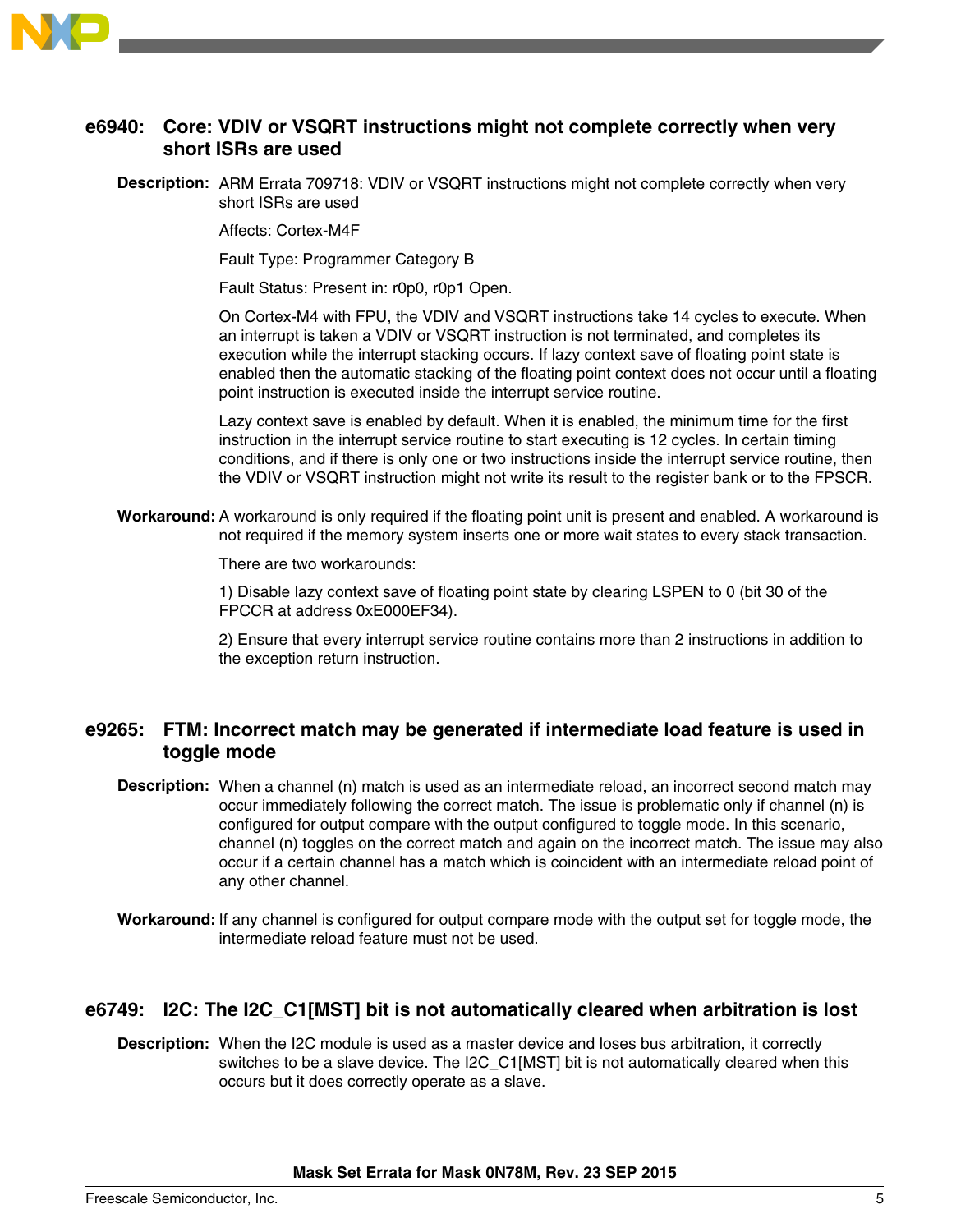

**Workaround:** When the I2C module has been configured as a master device and the I2C\_S[ARB] bit is set, indicating arbitration has been lost, the I2C\_C1[MST] bit must be cleared by software before the I2C\_S[ARB] bit is cleared.

## **e9457: Kinetis Flashloader/ ROM Bootloader: The peripheral auto-detect code in bootloader can falsely detect presence of SPI host causing non-responsive bootloader**

**Description:** During the active peripheral detection process, the bootloader can interpret spurious data on the SPI peripheral as valid data. The spurious data causes the bootloader to shutdown all peripherals except the "falsely detected" SPI and enter the command phase loop using the SPI. After the bootloader enters the command phase loop using the SPI, the other peripherals are ignored, so the desired peripheral is no longer active.

> The bootloader will not falsely detect activity on the I2C, UART, or USB interfaces, so only the SPI interface is affected.

**Workaround:** Ensure that there is an external pull-up on the SPI chip-select pin or that the pin is driven high. This will prevent the bootloader from seeing spurious data due to activity on the SPI clock pin.

## **e8010: LLWU: CMP flag in LLWU\_Fx register cleared by multiple CMP out toggles when exiting LLSx or VLLSx modes.**

**Description:** The comparator's corresponding wakeup flag in the LLWU\_Fx register is cleared prematurely if:

> 1.The CMP output is toggled more than one time during the LLSx wakeup sequence and the comparator's corresponding flag in the LLWU\_Fx register is cleared.

Or

2.The CMP output is toggled more than one time during the VLLSx wakeup sequence, PMC\_REGSC[ACKISO] is cleared, and the comparator's corresponding flag in the LLWU\_Fx register is cleared.

**Workaround:** When MCU is waking up from LLS, code can implement a software flag to retain the wakeup source, if required by software.

> When MCU is waking up from VLLSx, code can implement a software flag prior to clearing PMC\_REGSC[ACKISO] to retain the wakeup source, if required by software.

## **e7950: LLWU: When exiting from Low Leakage Stop (LLS) mode using the comparator, the comparator ISR is serviced before the LLWU ISR**

- **Description:** The comparator's interrupt service routine when exiting from LLS mode is serviced before the LLWU ISR. Clearing the comparator flag in CMPx\_SCR clears the corresponding comparator flag in the LLWU\_Fx register which may be used to determine wakeup source in the LLWU ISR.
- **Workaround:** Code can implement a software flag in the CMP ISR to retain wakeup source if required by software.

**Mask Set Errata for Mask 0N78M, Rev. 23 SEP 2015**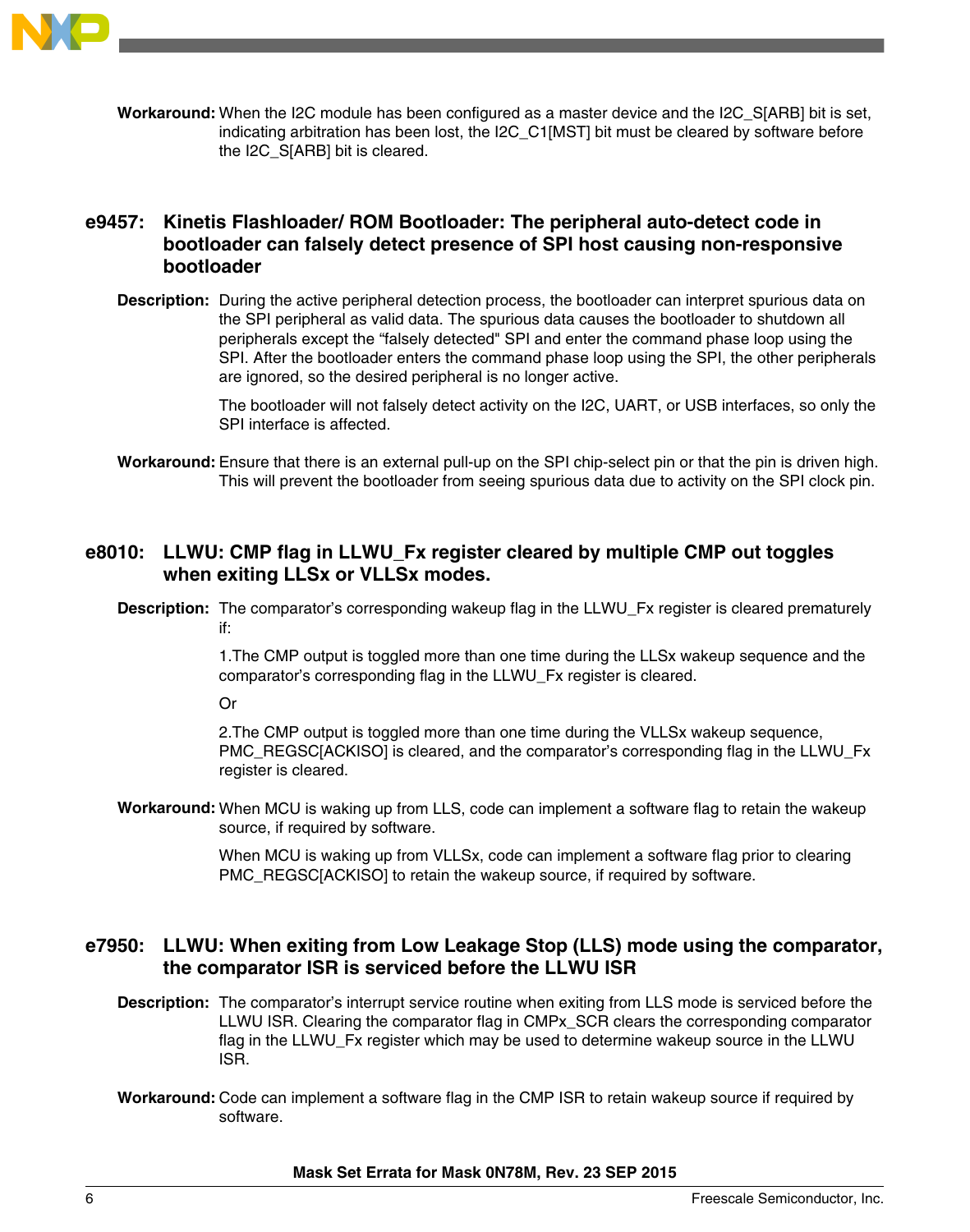

## **e7993: MCG: FLL frequency may be incorrect after changing the FLL reference clock**

**Description:** When the FLL reference clock is switched between the internal reference clock and the external reference clock, the FLL may jump momentarily or lock at a higher than configured frequency. The higher FLL frequency can affect any peripheral using the FLL clock as its input clock. If the FLL is being used as the system clock source, FLL Engaged Internal (FEI) or FLL Engaged External (FEE), the maximum system clock frequency may be exceeded and can cause indeterminate behavior.

> Only transitions from FLL External reference (FBE, FEE) to FLL Internal reference (FBI, FEI) modes and vice versa are affected. Transitions to and from BLPI, BLPE, or PLL clock modes (if supported) are not affected because they disable the FLL. Transitions between the external reference modes or between the internal reference modes are not affected because the reference clock is not changed.

**Workaround:** To prevent the occurrence of this jump in frequency either the MCG\_C4[DMX32] bit must be inverted or the MCG\_C4[DRST\_DRS] bits must be modified to a different value immediately before the change in reference clock is made and then restored back to their original value after the MCG S[IREFST] bit reflects the selected reference clock.

> If you want to change the MCG\_C4[DMX32] or MCG\_C4[DRST\_DRS] to new values along with the reference clock, the sequence described above must be performed before setting these values to the new value(s).

## **e7735: MCG: IREFST status bit may set before the IREFS multiplexor switches the FLL reference clock**

**Description:** When transitioning from MCG clock modes FBE or FEE to either FBI or FEI, the MCG S[IREFST] bit will set to 1 before the IREFS clock multiplexor has actually selected the slow IRC as the reference clock. The delay before the multiplexor actually switches is:

2 cycles of the slow IRC + 2 cycles of OSCERCLK

In the majority of cases this has no effect on the operation of the device.

**Workaround:** In the majority of applications no workaround is required. If there is a requirement to know when the IREFS clock multiplexor has actually switched, and OSCERCLK is no longer being used by the FLL, then wait the equivalent time of:

2 cycles of the slow IRC + 2 cycles of OSCERCLK

after MCG\_S[IREFST] has been set to 1.

## **e7914: PIT: After enabling the Periodic Interrupt Timer (PIT) clock gate, an attempt to immediately enable the PIT module may not be successful.**

- **Description:** If a write to the PIT module enable bit (PIT\_MCR[MDIS]) occurs within two bus clock cycles of enabling the PIT clock gate in the SIM\_CG register, the write will be ignored and the PIT will fail to enable.
- Workaround: Insert a read of the PIT\_MCR register before writing to the PIT\_MCR register. This guarantees a minimum delay of two bus clocks to guarantee the write is not ignored.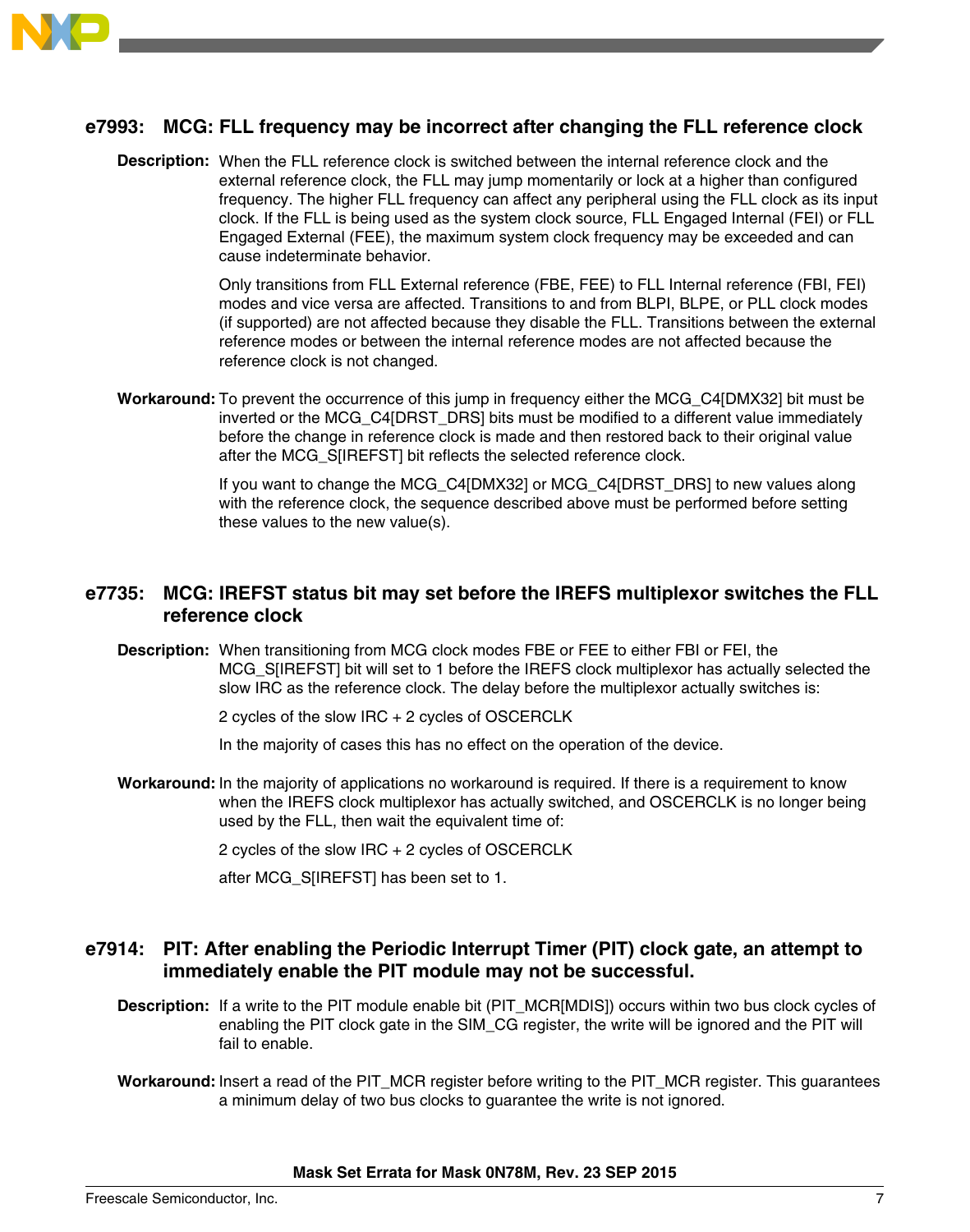

## **e7028: UART: During ISO-7816 initial character detection the parity, framing, and noise error flags can set**

**Description:** When performing initial character detection (UART C7816[INIT] = 1) in ISO-7816 mode the UART should not set error flags for any receive traffic before a valid initial character is detected, but the UART will still set these error flags if any of the conditions are true.

**Workaround:** After a valid initial charcter is detected (UART\_IS7816[INITD] sets), check the UART\_S1[NF, FE, and PF] flags. If any of them are set, then clear them.

## **e7027: UART: During ISO-7816 T=0 initial character detection invalid initial characters are stored in the RxFIFO**

- **Description:** When performing initial character detection (UART\_C7816[INIT] = 1) in ISO-7816 T=0 mode with UART\_C7816[ANACK] cleared, the UART samples incoming traffic looking for a valid initial character. Instead of discarding any invalid initial characters that are received, the UART will store them in the receive FIFO.
- **Workaround:** After a valid initial charcter is detected (UART\_IS7816[INITD] sets), flush the RxFIFO to discard any invalid initial characters that might have been received before the valid initial character.

## **e6472: UART: ETU compensation needed for ISO-7816 wait time (WT) and block wait time (BWT)**

- **Description:** When using the default ISO-7816 values for wait time integer (UARTx\_WP7816T0[WI]), guard time FD multiplier (UARTx\_WF7816[GTFD]), and block wait time integer (UARTx\_WP7816T1[BWI]), the calculated values for Wait Time (WT) and Block Wait Time (BWT) as defined in the Reference Manual will be 1 ETU less than the ISO-7816-3 requirement.
- **Workaround:** To comply with ISO-7816 requirements, compensation for the extra 1 ETU is needed. This compensation can be achieved by using a timer, such as the low-power timer (LPTMR), to introduce a 1 ETU delay after the WT or BWT expires.

## **e4647: UART: Flow control timing issue can result in loss of characters if FIFO is not enabled**

**Description:** On UARTx modules with FIFO depths greater than 1, when the /RTS flow control signal is used in receiver request-to-send mode, the /RTS signal is negated if the number of characters in the Receive FIFO is equal to or greater than the receive watermark. The /RTS signal will not negate until after the last character (the one that makes the condition for /RTS negation true) is completely received and recognized. This creates a delay between the end of the STOP bit and the negation of the /RTS signal. In some cases this delay can be long enough that a transmitter will start transmission of another character before it has a chance to recognize the negation of the /RTS signal (the /CTS input to the transmitter).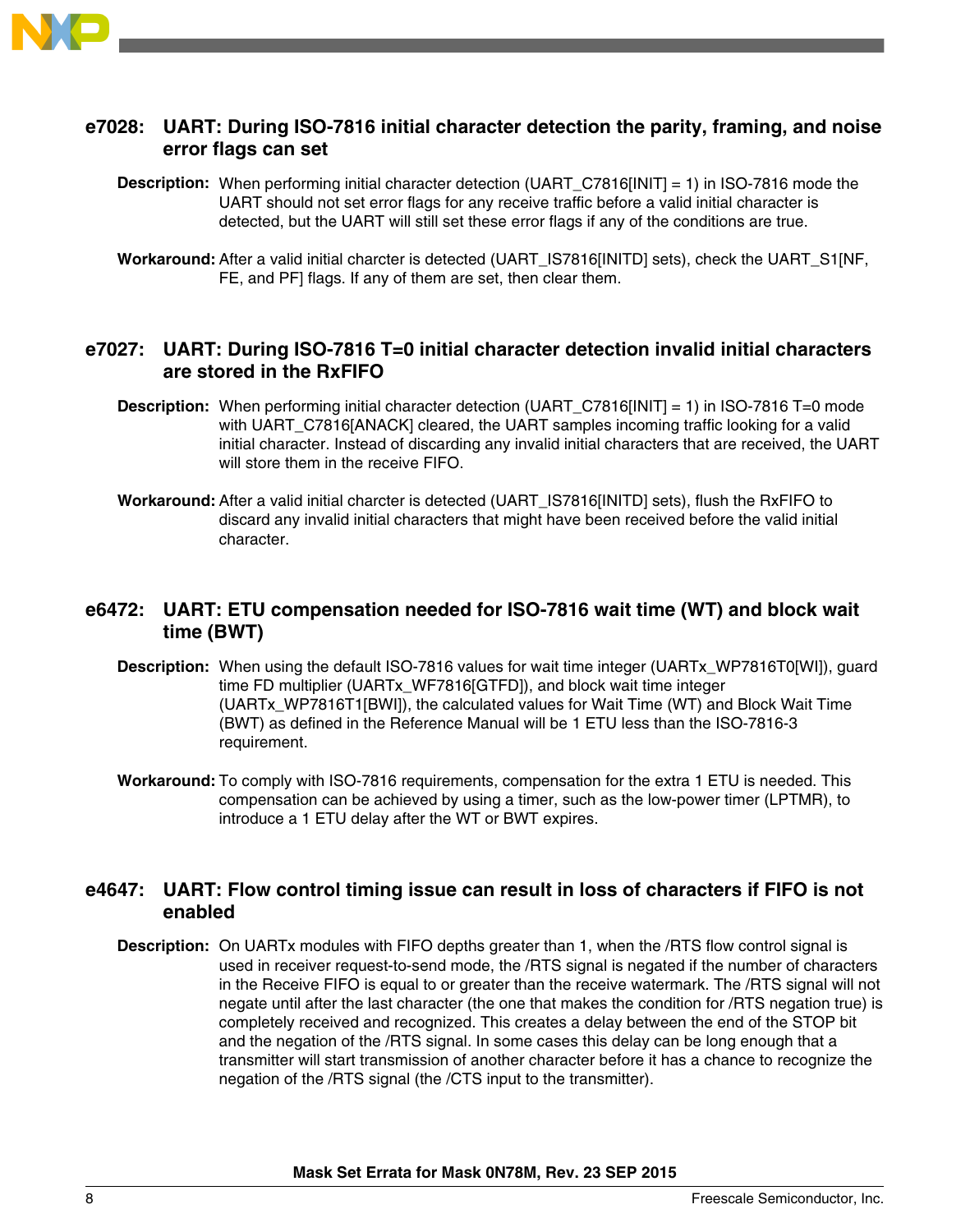

**Workaround:** Always enable the RxFIFO if you are using flow control for UARTx modules with FIFO depths greater than 1. The receive watermark should be set to seven or less. This will ensure that there is space for at least one more character in the FIFO when /RTS negates. So in this case no data would be lost.

> Note that only UARTx modules with FIFO depths greater than 1 are affected. The UARTs that do not have the RxFIFO feature are not affected. Check the Reference Manual for your device to determine the FIFO depths that are implemented on the UARTx modules for your device.

## **e7090: UART: In ISO-7816 mode, timer interrupts flags do not clear**

- **Description:** In ISO-7816, when any of the timer counter expires, the corresponding interrupt status register bits gets set. The timer register bits cannot be cleared by software without additional steps, because the counter expired signal remains asserted internally. Therefore, these bits can be cleared only after forcing the counters to reload.
- **Workaround:** Follow these steps to clear the UART\_IS7816 WT, CWT, or BWT bits:
	- 1. Clear the UART\_C7816[ISO\_7816E] bit, to temporarily disable ISO-7816 mode.
	- 2. Write 1 to the WT, CWT, or BWT bits that need to be cleared.
	- 3. Set UART\_C7816[ISO\_7816E] to re-enable ISO-7816 mode.

Note that the timers will start counting again as soon as the ISO\_7816E bit is set. To avoid unwanted timeouts, software might need to wait until new transmit or receive traffic is expected or desired before re-enabling ISO-7816 mode.

## **e7029: UART: In ISO-7816 T=1 mode, CWT interrupts assert at both character and block boundaries**

- **Description:** When operating in ISO-7816 T=1 mode and switching from transmission to reception block, the character wait time interrupt flag (UART\_IS7816[CWT]) should not be set, only block type interrupts should be valid. However, the UART can set the CWT flag while switching from transmit to receive block and at the start of transmit blocks.
- **Workaround:** If a CWT interrupt is detected at a block boundary instead of a character boundary, then the interrupt flag should be cleared and otherwise ignored.

## **e7031: UART: In single wire receive mode UART will attempt to transmit if data is written to UART\_D**

- **Description:** If transmit data is loaded into the UART\_D register while the UART is configured for single wire receive mode, the UART will attempt to send the data. The data will not be driven on the pin, but it will be shifted out of the FIFO and the UART\_S1[TDRE] bit will set when the character shifting is complete.
- **Workaround:** Do not queue up characters to transmit while the UART is in receive mode. Always write UART  $C3[TXDIR] = 1$  before writing to UART D in single wire mode.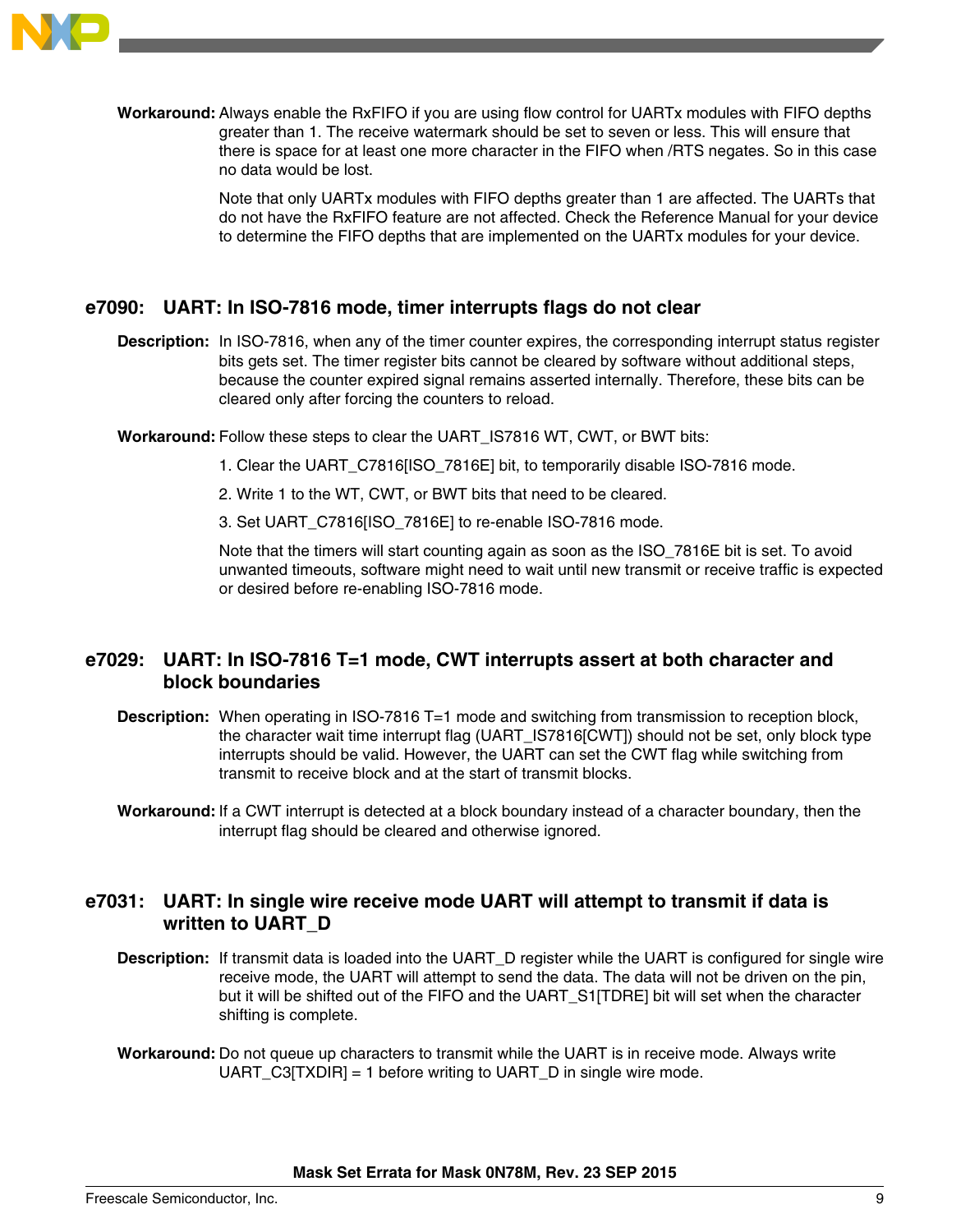

## **e5704: UART: TC bit in UARTx\_S1 register is set before the last character is sent out in ISO7816 T=0 mode**

- **Description:** When using the UART in ISO-7816 mode, the UARTx\_S1[TC] flag sets after a NACK is received, but before guard time expires.
- **Workaround:** If using the UART in ISO-7816 mode with T=0 and a guard time of 12 ETU, check the UARTn S1[TC] bit after each byte is transmitted. If a NACK is detected, then the transmitter should be reset.

The recommended code sequence is:

UART0  $C2$  &= ~UART  $C2$  TE MASK; //make sure the transmitter is disabled at first UART0\_C3 |= UART\_C3\_TXDIR\_MASK; //set the TX pin as output UART0\_C2 |= UART\_C2\_TE\_MASK; //enable TX UART0\_C2 |= UART\_C2\_RE\_MASK; //enable RX to detect NACK for(i=0;i<length;i++) { while(!(UART0\_S1&UART\_S1\_TDRE\_MASK)){} UART0\_D = data[i]; while(!(UART0\_S1&UART\_S1\_TC\_MASK)){}//check for NACK if(UART0\_IS7816 & UART\_IS7816\_TXT\_MASK)//check if TXT flag set  ${ / *}$  Disable transmit to clear the internal NACK detection counter \*/ UART0\_C2 &= ~UART\_C2\_TE\_MASK; UART0\_IS7816 = UART\_IS7816\_TXT\_MASK;// write one to clear TXT UART0\_C2 |= UART\_C2\_TE\_MASK; // re-enable transmit } } UART0 C2 &= ~UART C2 TE\_MASK; //disable after transmit

## **e7091: UART: UART\_S1[NF] and UART\_S1[PE] can set erroneously while UART\_S1[FE] is set**

- **Description:** While the UART S1[FE] framing error flag is set the UART will discard any received data. Even though the data is discarded, if characters are received that include noise or parity errors, then the UART\_S1[NF] or UART\_S1[PE] bits can still set. This can lead to triggering of unwanted interrupts if the parity or noise error interrupts are enabled and framing error interrupts are disabled.
- **Workaround:** If a framing error is detected (UART\_S1[FE] = 1), then the noise and parity error flags can be ignored until the FE flag is cleared. Note: the process to clear the FE bit will also clear the NF and PE bits.

## **e7092: UART: UART\_S1[TC] is not cleared by queuing a preamble or break character**

- **Description:** The UART S1[TC] flag can be cleared by first reading UART S1 with TC set and then performing one of the following: writing to UART\_D, queuing a preamble, or queuing a break character. If the TC flag is cleared by queuing a preamble or break character, then the flag will clear as expected the first time. When TC sets again, the flag can be cleared by any of the three clearing mechanisms without reading the UART\_S1 register first. This can cause a TC flag occurrence to be missed.
- **Workaround:** If preamble and break characters are never used to clear the TC flag, then no workaround is required.

If a preamble or break character is used to clear TC, then write UART\_D immediately after queuing the preamble or break character.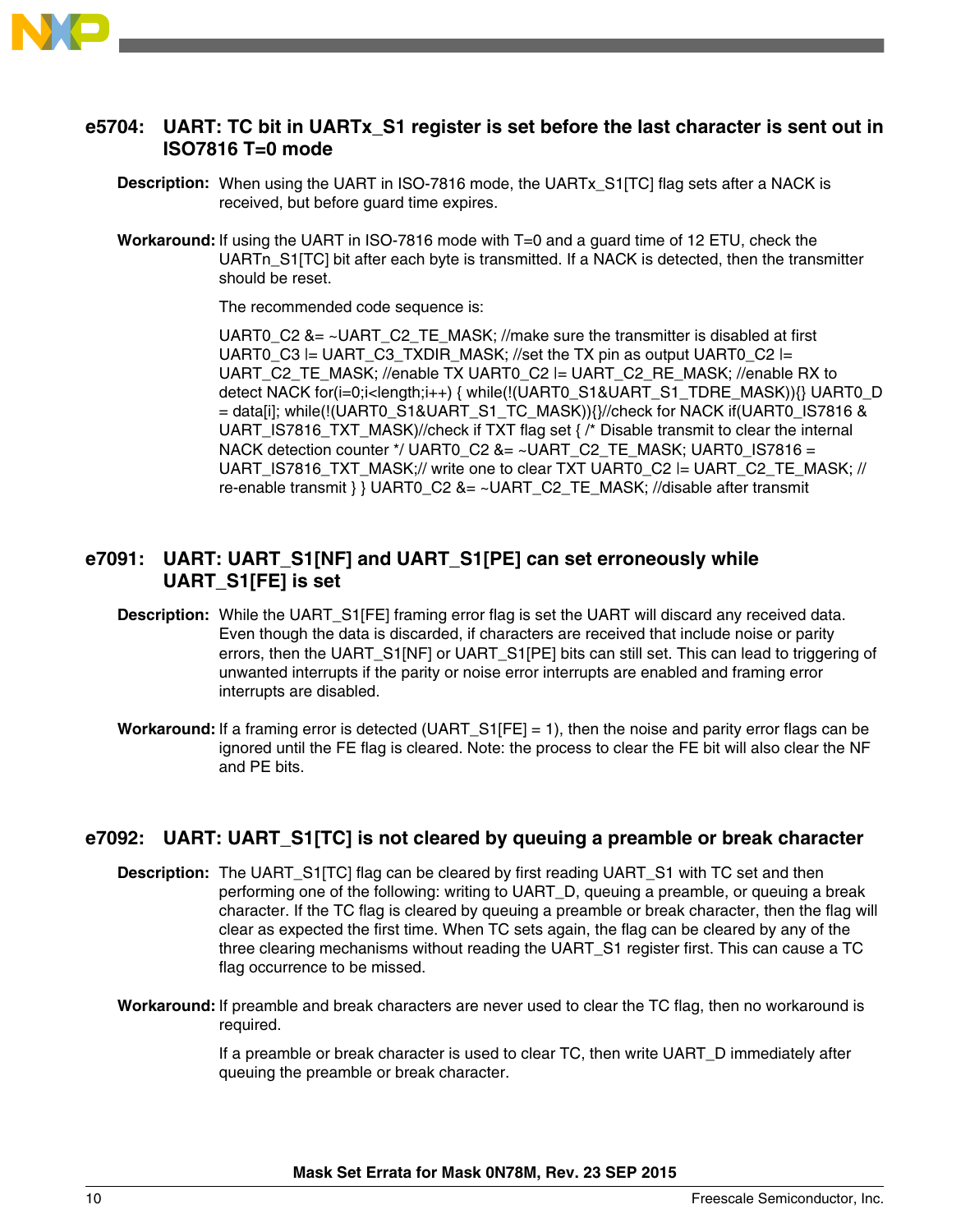

## **e8807: USB: In Host mode, transmission errors may occur when communicating with a Low Speed (LS) device through a USB hub**

**Description:** In Host mode, if the required 48 MHz USB clock is not derived from the same clock source used by the core, transmission errors may occur when communicating with a Low Speed (LS) device through a USB hub. A typical example that causes this issue is when an external 48 MHz clock is used for the USB module via the USB\_CLKIN pin, and a separate external clock on XTAL/EXTAL is used to generate the system/core clock.

> This issue does not occur when in USB Device mode or if the LS device is not connected through a USB hub.

**Workaround:** In Host mode, ensure the 48 MHz USB clock is derived from the same clock source that the system clock uses. The two clocks, while they do not need to be the same frequency, both need to come from the same source so that they are in sync. For example, generate the 48 MHz USB clock by dividing down the PLL clock used by the core/system via the SIM\_CLKDIV2[USBFRAC] and SIM\_CLKDIV2[USBDIV] bit fields.

## **e7919: USBOTG: In certain situations, software updates to the Start of Frame Threshold Register (USBx\_SOFTHLD) may lead to an End of Frame error condition**

- **Description:** If software updates the Start of Frame Threshold Register (USBx SOFTHLD) to a value greater than the previous value while the internal SOF countdown counter value is between the previous and updated SOF\_THLD value, a new token packet transaction may be initiated, even though it may not complete before the next SOF. This may lead to an End of Frame error condition (CRC5OEF), causing the USB controller to hang.
- **Workaround:** Fix the SOF THLD to a constant safe or larger value, which is independent of the packet type/ size.

## **e8101: USBOTG: USB host signal crossover voltage higher than specification at low temperature**

**Description:** When using the USB in host mode, some of the USB signal timing from the on-chip FS transceiver can be marginal if the ambient temperature is below -20°C. The USB signal timing issues can appear as a conditional pass conditions for crossover voltage.

**Workaround:** Operate at temperatures above -20°C if the marginal crossover voltage is not acceptable.